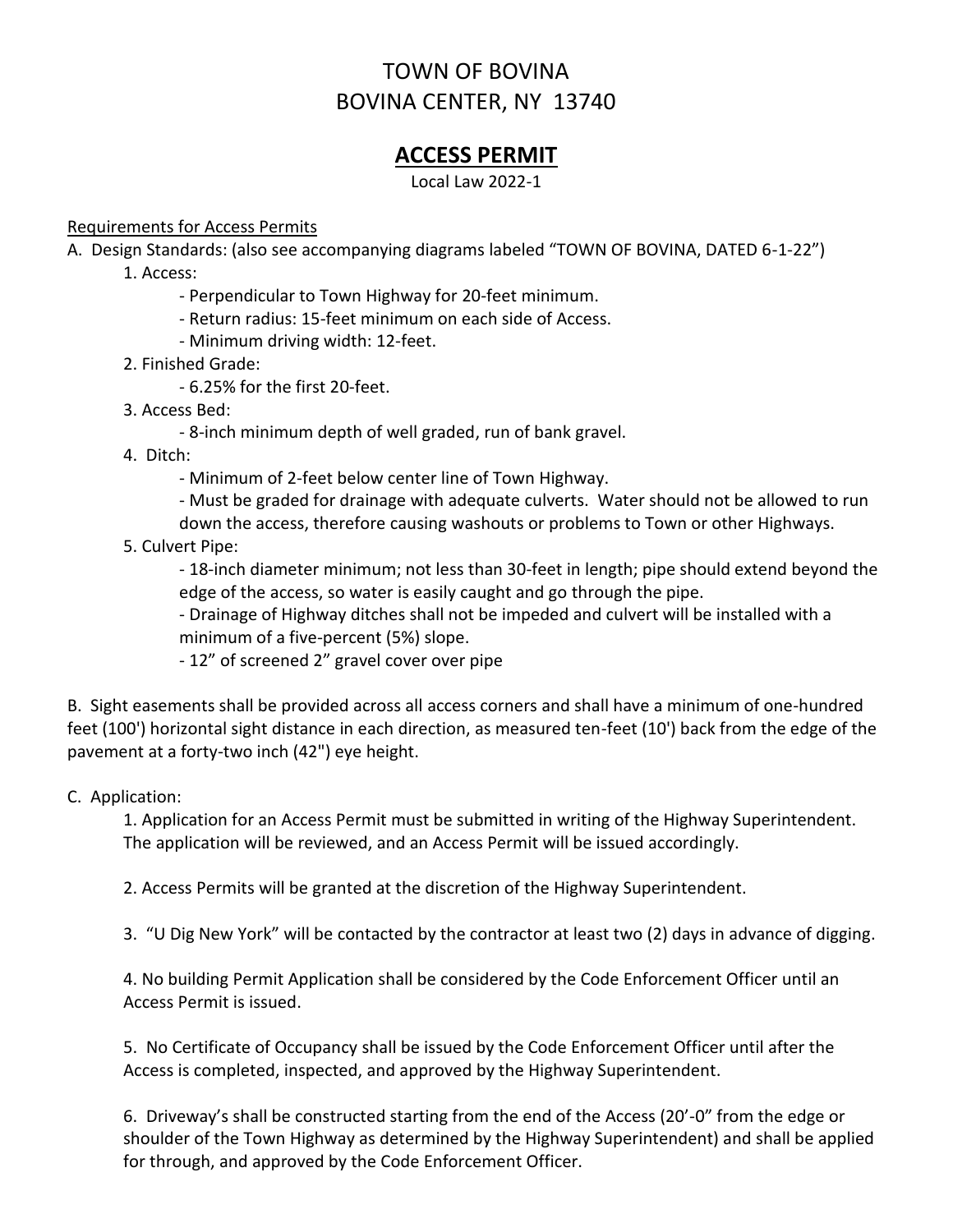### TOWN OF BOVINA BOVINA CENTER, NY 13740

Permit #: \_\_\_\_\_\_\_\_\_\_\_\_

#### **ACCESS PERMIT APPLICATION**

| To Be Completed by Applicant:                                                                                                                                                                                                                               |  |  |
|-------------------------------------------------------------------------------------------------------------------------------------------------------------------------------------------------------------------------------------------------------------|--|--|
|                                                                                                                                                                                                                                                             |  |  |
|                                                                                                                                                                                                                                                             |  |  |
| Location of Access:                                                                                                                                                                                                                                         |  |  |
|                                                                                                                                                                                                                                                             |  |  |
|                                                                                                                                                                                                                                                             |  |  |
|                                                                                                                                                                                                                                                             |  |  |
| The Access Permit Application is to be submitted to the Highway Superintendent. Arrangements will be made for the<br>Applicant and the Highway Superintendent to discuss plans and design for the Access on-site.                                           |  |  |
| Special Conditions: Specify any conditions which may have an effect on the location, design, use of the Access (ie:<br>natural features, presence of rock, grade, etc.)<br>,我们也不能在这里的时候,我们也不能在这里的时候,我们也不能会在这里,我们也不能会在这里的时候,我们也不能会在这里的时候,我们也不能会在这里的时候,我们也不能会 |  |  |
| Design/Layout of Access:                                                                                                                                                                                                                                    |  |  |
| construction of a twenty-foot (20') min. access from the edge/shoulder of above-named Highway onto the above-<br>named property. Work under this permit shall be commenced within 30-days AND be completed within 6-months                                  |  |  |
|                                                                                                                                                                                                                                                             |  |  |
| The Applicant hereby accepts the restrictions and regulations as described in the Application and Access Permit.                                                                                                                                            |  |  |
|                                                                                                                                                                                                                                                             |  |  |
|                                                                                                                                                                                                                                                             |  |  |

**\*\*\*NOTE:** This is a 20-foot Access Permit for Bovina Highways **ONLY**. If your property is alongside a County Highway, an Access Permit **MUST** be obtained from the Delaware County Department of Public Works. **\*\*\***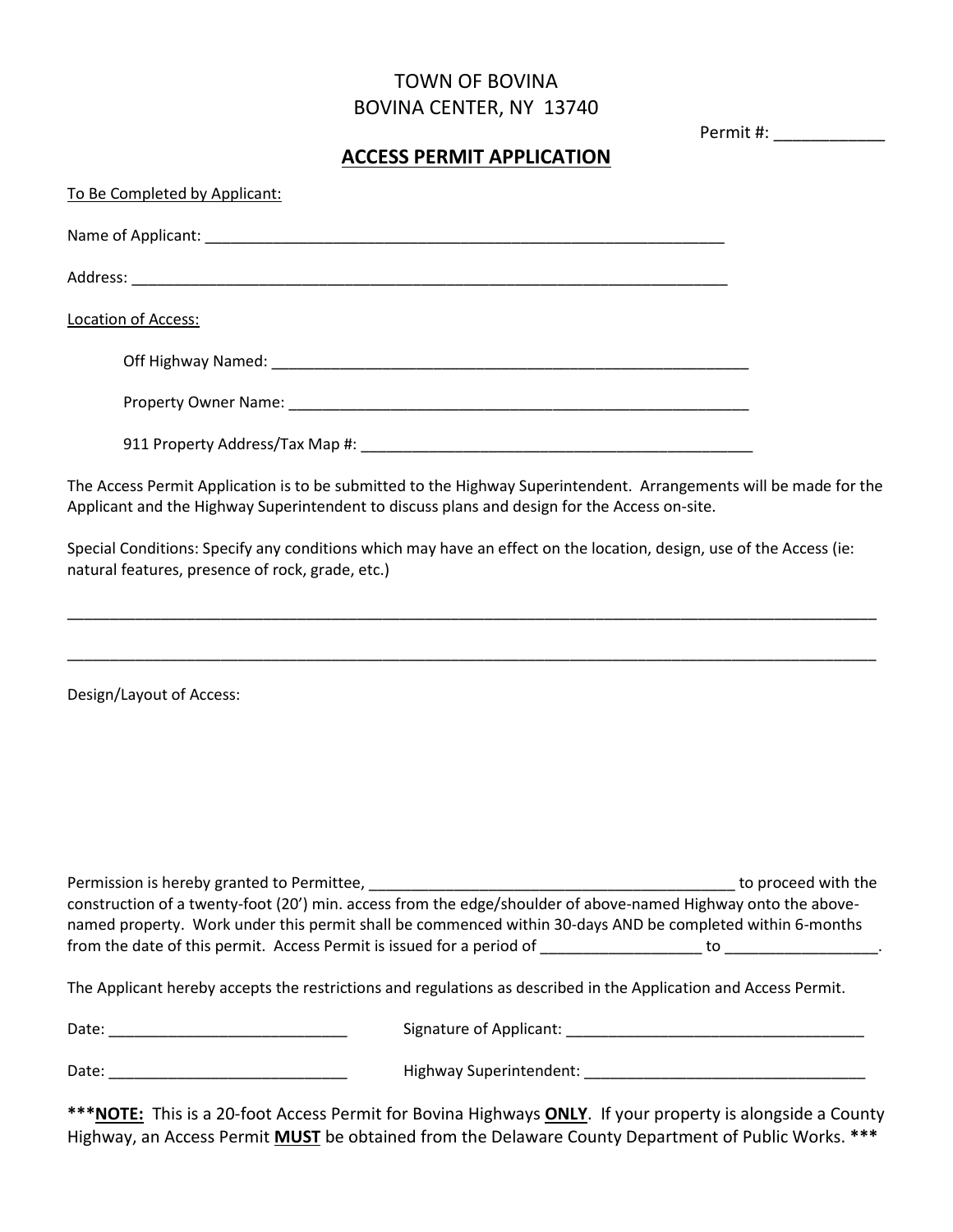### TOWN OF BOVINA BOVINA CENTER, NY 13740

Permit #: \_\_\_\_\_\_\_\_\_\_\_\_

#### **ACCESS PERMIT EXTENSION**

Extension of this period may be requested in writing by the Applicant. The Highway Superintendent will grant the extension at his discretion.

\_\_\_\_\_\_\_\_\_\_\_\_\_\_\_\_\_\_\_\_\_\_\_\_\_\_\_\_\_\_\_\_\_\_\_\_\_\_\_\_\_\_\_\_\_\_\_\_\_\_\_\_\_\_\_\_\_\_\_\_\_\_\_\_\_\_\_\_\_\_\_\_\_\_\_\_\_\_\_\_\_\_\_\_\_\_\_\_\_\_\_\_\_\_\_

\_\_\_\_\_\_\_\_\_\_\_\_\_\_\_\_\_\_\_\_\_\_\_\_\_\_\_\_\_\_\_\_\_\_\_\_\_\_\_\_\_\_\_\_\_\_\_\_\_\_\_\_\_\_\_\_\_\_\_\_\_\_\_\_\_\_\_\_\_\_\_\_\_\_\_\_\_\_\_\_\_\_\_\_\_\_\_\_\_\_\_\_\_\_\_

Date written request for an Extension was received: \_\_\_\_\_\_\_\_\_\_\_\_\_\_\_\_\_\_\_\_\_\_\_\_\_\_\_\_

Reason(s) for Extension: \_\_\_\_\_\_\_\_\_\_\_\_\_\_\_\_\_\_\_\_\_\_\_\_\_\_\_\_\_\_\_\_\_\_\_\_\_\_\_\_\_\_\_\_\_\_\_\_\_\_\_\_\_\_\_\_\_\_\_\_\_\_\_\_\_\_\_\_\_\_\_\_\_\_\_

Extension of Access Permit is hereby granted to Permitee, \_\_\_\_\_\_\_\_\_\_\_\_\_\_\_\_\_\_\_\_\_\_\_\_\_\_\_\_\_\_\_\_\_

Work must be completed by: \_\_\_\_\_\_\_\_\_\_\_\_\_\_\_\_\_\_\_\_\_\_\_\_\_\_\_\_\_\_\_\_

Date: \_\_\_\_\_\_\_\_\_\_\_\_\_\_\_\_\_\_\_\_\_\_\_\_\_ Highway Superintendent: \_\_\_\_\_\_\_\_\_\_\_\_\_\_\_\_\_\_\_\_\_\_\_\_\_\_\_\_\_\_\_\_\_

Permit #:

#### **ACCESS PERMIT COMPLETION CERTIFICATE**

| Perpendicular for 20-foot minimum:              |                         |
|-------------------------------------------------|-------------------------|
| Finished Grade - 6.25%:                         |                         |
| Access Bed - 8" min ROB Gravel:                 |                         |
| Ditch - 2-feet below CL Highway & 5% slope:     |                         |
| Culvert Pipe - 18-inch diameter x 30-feet min.: |                         |
| 12" screened 2" gravel cover:                   |                         |
| Sight Easements - 100-feet:                     |                         |
|                                                 |                         |
| Approved on:                                    | Highway Superintendent: |